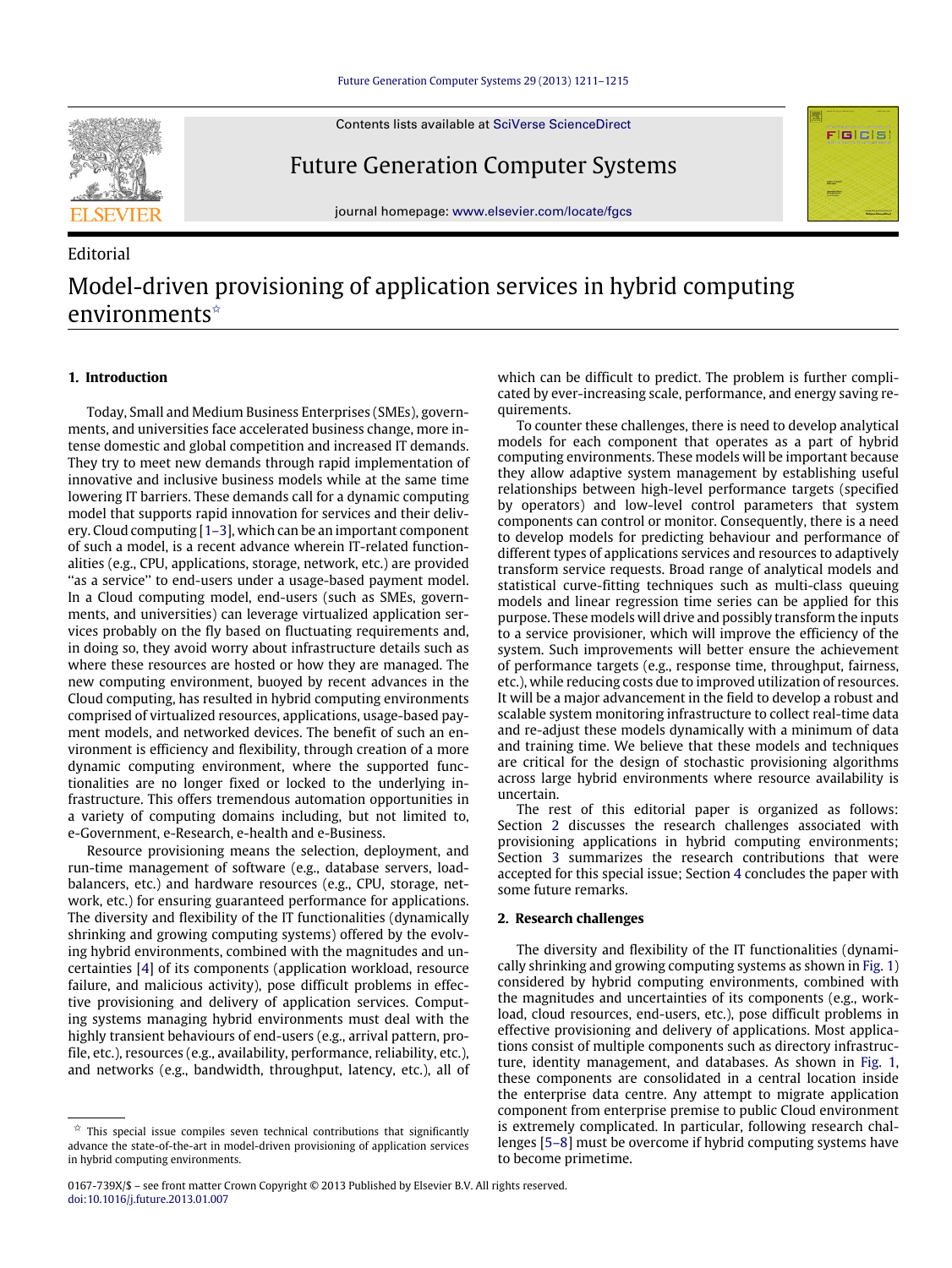<span id="page-1-0"></span>

Fig. 1. An example hybrid computing environment consisting of enterprise specific private Cloud and its integration with public Clouds such as AWS, Azure, etc. Key to realizing hybrid computing environment is the design and development of ''Hybrid Provisioner'' software system. The main functionalities that Hybrid Provisioner needs to support includes: (i) end-to-end application data security and compliance; (ii) network QoS optimization via traffic compression, TCP optimizations, and de-duplications; (iii) easy-to-use portal interface for interacting with cloud resources and application components; and (iv) application QoS optimization while handling uncertainties.

— *Application-centric QoS Optimization*: There are a number of technical challenges related to hosting applications in hybrid computing environments consisting of in-house and public resources. Existing in-house application components (see [Fig. 1\)](#page-1-0) need to be significantly re-engineered in order to properly inter-operate with the virtualized Cloud resources. Mainly, technical challenges involved with porting in-house application components to cloud resources (such as CPU resources and appliance images), while ensuring that Quality of Service (QoS) targets are met under uncertainties. These challenges [\[8\]](#page-3-4) include optimized cloud resource selection, configuration, deployment, monitoring, and control. Moreover, techniques required for efficiently porting applications to a hybrid environment depend on the application type, purpose, QoS targets, and Service Level Agreement (SLA). Notably, QoS targets vary across application types. For example, QoS targets for e-Research applications are different from static, single tier web applications (e.g., web site serving static contents) or multi-tier applications (e.g., on demand audio/video streaming). Based on application types, there is always a need to manage QoS and SLA differently.

Future research efforts also need to focus on the development of models for forecasting end-user behaviours to understand their effect on application components in terms of CPU, storage, I/O, and network bandwidth requirements. These models will allow the Hybrid Provisioner to better understand workload demands to improve resilience to uncertainties. Further, private and public Cloud resource QoS models need to be developed that allow the provisioner to predict the effects of a provisioning schedule (e.g., type and mix of cloud resources that host application components such as web servers and database servers) on QoS targets. These models will help us understand and predict what mixes of private and public cloud resources are most suitable for hosting the given application types.

— *Scalable QoS Monitoring*: Since the components (e.g., web server, database server, storage resources, identity management system, etc.) that contribute to hybrid computing environments are distributed, there is a need to develop monitoring techniques that can scale to large system size while gracefully dealing with network, resource, and application component uncertainties. We claim that centralized approaches to QoS monitoring are not an appropriate solution due to concerns of scalability, performance, and reliability arising from the management of multiple application component queues and the expected large volume of service requests. The research challenge here is what type of network model (e.g., hierarchical, unstructured peer-to-peer, structured peer-to-peer [\[9,](#page-3-5)[10\]](#page-3-6), etc.) should be applied in architecting QoS monitoring services such that it scales with increase in application size (number of components), hybrid computing service pool (number of CPU resources provisioned), and workload patterns (e.g., number of application users, request rate, etc.).

- *End-to-End Security and Privacy*: Integrating a public cloud computing environment to on-premise computing environment will result in application data flow [\[11\]](#page-3-7) via the public Internet. Hence, it is mandatory to develop techniques that can ensure security and privacy of data during transit as well as at rest (e.g., stored over a storage resource such as AWS S3 or AWS RDS). Though traditional firewalls can be applied in this case, defining and maintaining optimal chaining rules may impose challenging scenarios. As cloud environments and onpremise computing resources run on independent networks, it may cause incompatible network policies and unaligned IP addressing.
- *Easy-to-Use Portal Interface*: It is clear that hybrid computing environments will span multiple physical boundaries [\[11\]](#page-3-7). Management of application components must be made independent of the physical cloud of the hosting resource (in-house or public cloud). Hence, there is a need to develop application provisioning portal interfaces that allow seamless access and administration of applications in the way regardless of whether its components are hosted on-premise in-house or in the public cloud data centre. The portal should expose web-based interfaces for deploying resources, selecting application components, integrating components, configuring automated storage backups, etc. It should hide the nuances of the underlying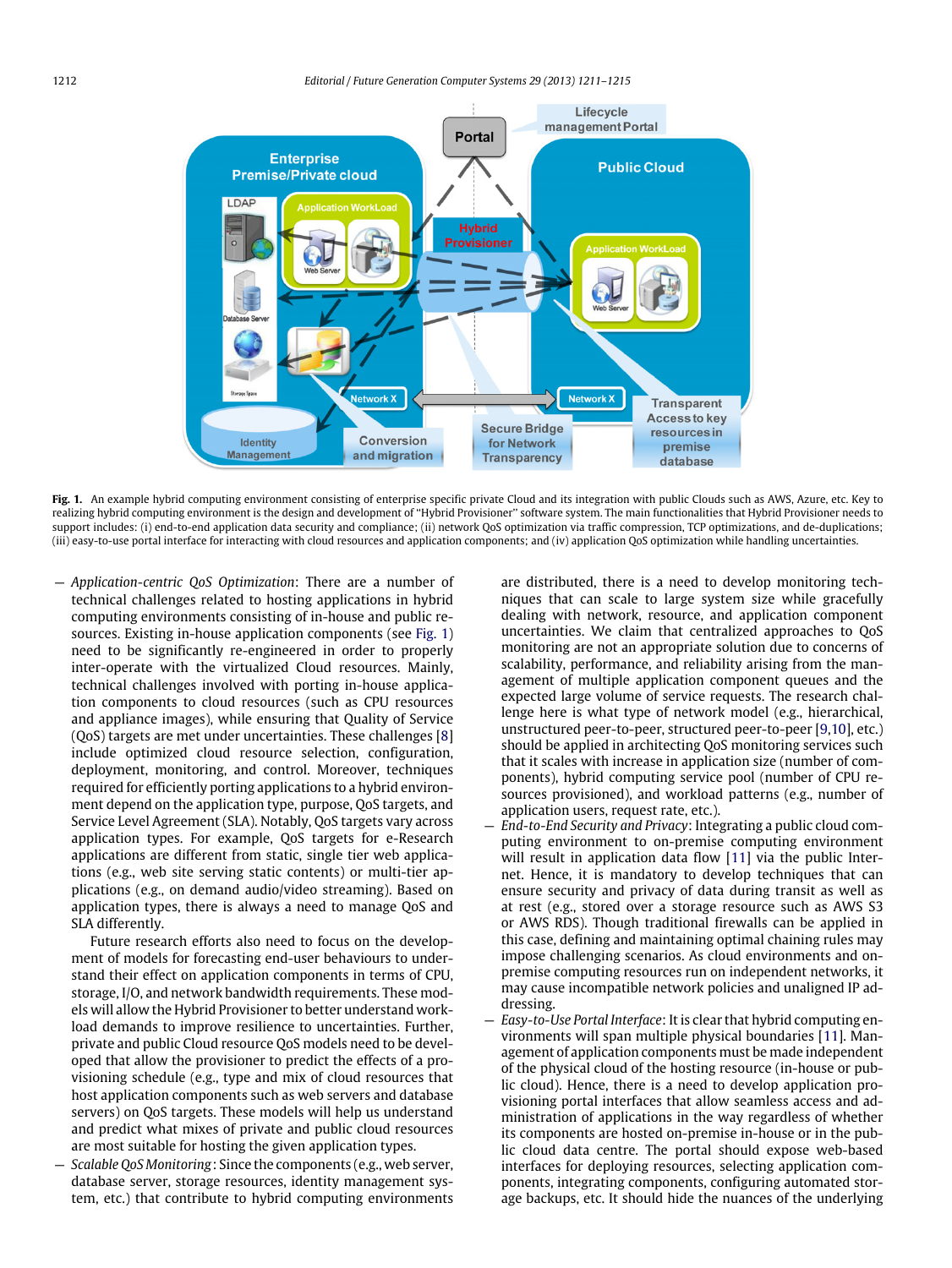virtualization environments, heterogeneous resource configurations and abstractions. From the end-user perspective, the system and application should behave as though they are still being delivered via on-premise enterprise data centre.

### <span id="page-2-0"></span>**3. Summary of contributions**

In this section, we present the summary of the papers that were accepted for publication in this special issue that address some of the challenges discussed earlier.

For Cloud-based services to support enterprise class production workloads, Mainframe like predictable performance is essential. However, the scale, complexity, and inherent resource sharing across workloads make the Cloud management for predictable performance difficult. As a first step towards designing Cloud based systems that achieve such performance and realize the service level objectives, Rahul, Francesco, Vijay, and Kishore in their paper titled ''*Modelling and Performance Analysis of Large Scale IaaS Clouds*'' develop a scalable stochastic analytic model for performance quantification of Infrastructure-as-a-Service (IaaS) Cloud. Specifically, they model a class of IaaS Clouds that offer tiered services by configuring physical machines into three pools with different provisioning delay and power consumption characteristics. Performance behaviours in such IaaS Clouds are affected by a large set of parameters, e.g., workload, system characteristics and management policies. Thus, traditional analytic models for such systems tend to be intractable. To overcome this difficulty, they propose multi-level interacting stochastic submodels approach where the overall model solution is obtained iteratively over individual sub-model solutions. By comparing with a single-level monolithic model, they show that their approach is scalable, tractable, and yet retains high fidelity. Since the dependencies among the sub-models are resolved via fixed-point iteration, they prove the existence of a solution. Results from our analysis show the impact of workload and system characteristics on two performance measures: mean response delay and job rejection probability.

Provisioning for Internet-facing applications such as cloud backup or cloud network games is sensitive to wide-area network metrics such as a round trip time, bandwidth, or loss rates. In order to optimize the quality of the service provision in hybrid clouds, it is highly valuable for the hybrid clouds to collect detailed network metrics between participating nodes of the hybrid clouds. However, since nodes can be large-scale and dynamic, the network metrics may be diverse for different cloud resources; it is challenging to increase the generality, scalability, accuracy, and the robustness of the measurement process. To solve this problem, Yongquan, Yijie, and Ernst in their paper titled ''*A General Scalable and Accurate Decentralized Level Monitoring Method for Large-scale Dynamic Service Provision in Hybrid Clouds*'' propose a novel distributed level monitoring method, called Hierarchical Performance Measurement (HPM), satisfying these requirements. For each kind of network metric, HPM represents the degree of pairwise closeness with discrete level values inspired by the hierarchical clustering tree. HPM maps probed metric to discrete levels based on an existing distributed K-means clustering method that helps maximize the similarity of the network metric in the same level, which therefore optimizes the matching between pairwise levels and the real-world pairwise proximity. Furthermore, for scalability reasons, HPM computes the pairwise levels with decentralized coordinates. Each node independently maintains its low-dimensional coordinate based on a novel decentralized implementation of the Maximum Margin Matrix Factorization method, which optimizes the mapping between the network metrics and the level values. Simulation results for the round trip time, bandwidth, loss, and hop count metric confirm that HPM converges fast, is robust to parameter settings, scales well with increasing levels or system size, and adapts well to diverse metrics. A prototype deployment on the PlanetLab platform shows that HPM not only converges fast, but also incurs modest bandwidth costs. Finally, applying HPM to optimize the service provision of hybrid clouds shows that HPM can achieve close to optimal solutions.

Hosting a multi-tier application using cloud-based hardware resources requires deploying components of the application stack across CPU resources to provide the application's infrastructure while considering factors such as scalability, fault tolerance, performance and deployment costs. In the paper titled ''*Performance Implications of Multi-Tier Application Deployments on Infrastructureas-a-Service Clouds: Towards Performance Modelling*''; Wes Lloyd et al. present results from an empirical study which investigates implications for application performance and resource requirements (such as CPU, storage and network) resulting from how multi-tier applications deployed to cloud environments. They investigate the implications of: (1) component placement across CPUs, (2) CPU memory size, (3) CPU hypervisor type (KVM vs. XEN), and (4) CPU placement across physical hosts (provisioning variation). All possible deployment configurations for two multi-tier application variants are tested. One application variant was computationally bound by the application middleware, the other bound by geospatial queries. The best performing deployments required as few as CPUs VMs, half the number required for CPUlevel service isolation, demonstrating potential cost savings when components can be consolidated. Resource utilization (such as CPU time, disk I/O, and network I/O) varied with component deployment location, CPU memory allocation, and the hypervisor used (XEN or KVM) demonstrating how application deployment decisions impact required resources. Isolating application components using separate CPUs produced performance overhead of ∼1%–2%. Provisioning variation of CPUs across physical hosts produced overhead up to 3%. Relationships between resource utilization and performance were assessed using multiple linear regressions to develop a model to predict application deployment performance. Their model explained over 84% of the variance and predicted application performance with mean absolute error of only ∼.3 s with CPU time, disk sector reads, and disk sector writes serving as the most powerful predictors of application performance.

Recall that Cloud-hosted applications run on virtualized physical servers deployed across multiple data centres. The task or application request from the same or different group of endusers can be abstracted as a Virtual Network (VN) request, which are supported by the same underlying substrate network and thus share its resources. Therefore, efficient mapping techniques that intelligently use the substrate network resources are critical. Current research only considers the case when the VN requests are static. However, end-user demands and the corresponding VN requests can change dynamically. In their paper titled ''*A Cost Efficient Framework and Algorithm for Embedding Dynamic Virtual Network Requests*'', Gang, Hongfang, Vishal, and Lemin address the issue of how to optimally reconfigure and map an existing VN while the VN request changes. They first model this problem as a mathematical optimization problem with the objective of minimizing the reconfiguration cost by using mixed integer linear programming. Since the optimal problem is NP-hard, they also propose heuristic algorithms for solving it efficiently. They validate and evaluate their framework and algorithms by conducting extensive simulations on different realistic networks under various scenarios, and by comparing with existing approaches. Their simulation results show that the proposed approach outperforms existing solutions.

Hybrid cloud computing is gaining popularity among mobile users. The ABI Research predicts that the number of mobile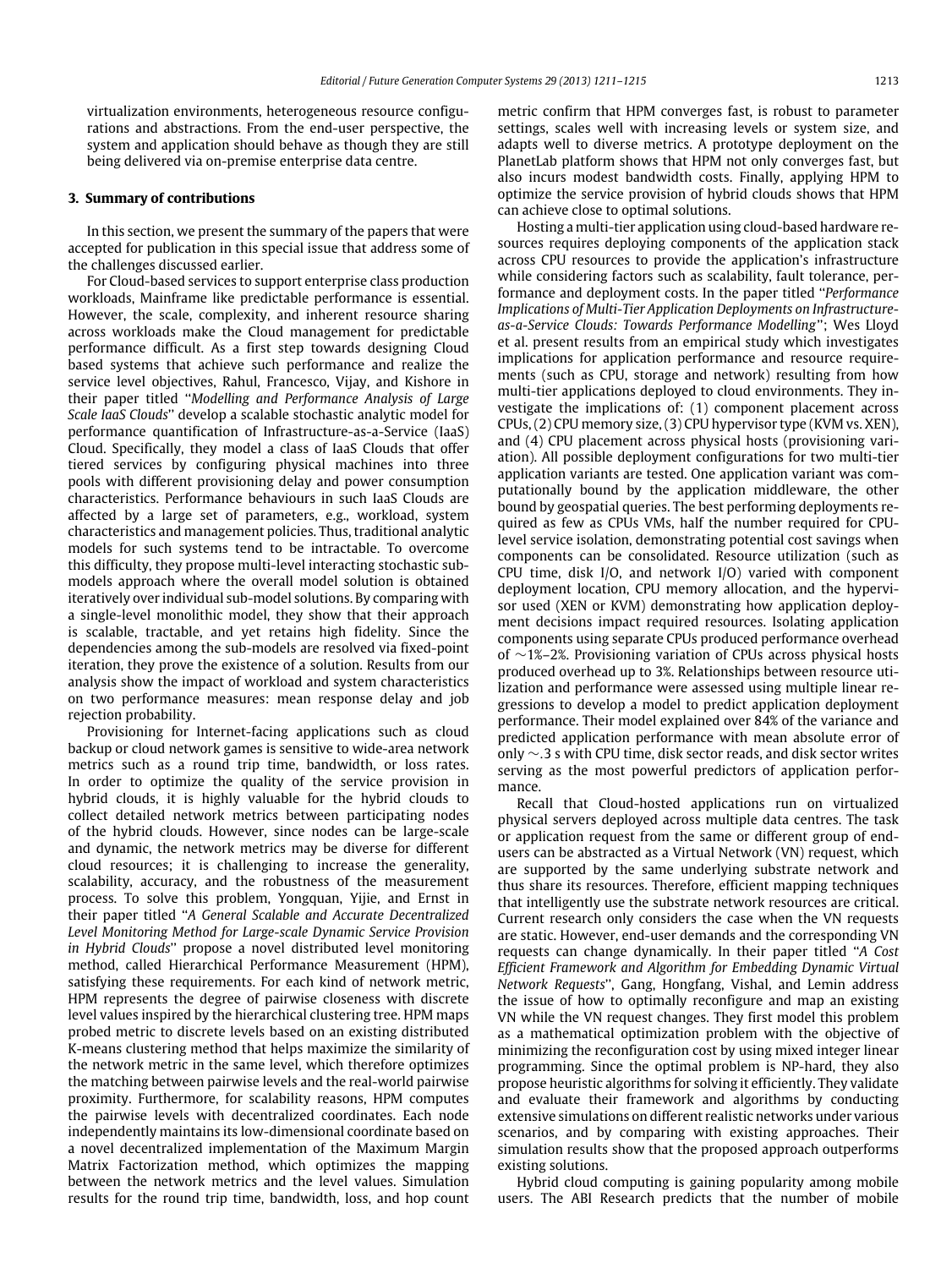cloud computing subscribers is expected to grow from 42.8 million (1.1% of total mobile users) in 2008 to 998 million (19% of total mobile users) in 2014. Despite the hype achieved by mobile cloud computing, the growth of mobile cloud computing subscribers is still below expectations. According to the recent survey conducted by International Data Corporation, most IT Executives and CEOs are not interested to adopt such services due to the risks associated with security and privacy. The security threats have become a hurdle in the rapid adaptability of the mobile cloud computing paradigm. Significant efforts have been devoted in research organizations and academia to build secure mobile cloud computing environments and infrastructures. In spite of the efforts, there are a number of loopholes and challenges that still exist in the security policies of mobile cloud computing. In the paper titled ''*Towards Secure Mobile Cloud Computing: A Survey*'', Abdul, Laiha, Samee, and Sajjad et al. present the literature review that: (a) highlights the current state of the art work proposed to secure mobile cloud computing infrastructures, (b) identifies the potential problems, and (c) provides a taxonomy of the state of the art.

Hybrid computing environments is not only beneficial to SMEs and business applications, but also to scientists, who can now run data-intensive scientific applications by leveraging its vast storage and computation capabilities. During the scheduling of such scientific applications for execution, various computation data flows will happen between the controller and CPU resource instances. Amongst various QoS metrics, data security is always become one of the greatest concerns to scientists because their data may be intercepted or stolen by malicious parties during those data flows, especially for less secure hybrid cloud systems. An existing typical method for addressing this issue is to apply Internet Key Exchange (IKE) scheme to generate and exchange session keys, and then to apply these keys for performing symmetric-key encryption which will encrypt those data flows. However, the IKE scheme suffers from low efficiency due to its low performance of asymmetric-key cryptological operations over a large amount of data and high-density operations which are exactly the characteristics of scientific applications. In paper titled ''*CCBKE -Session Key Negotiation for Fast and Secure Scheduling of Scientific Applications in Cloud Computing*'', Chang, Xuyun, and Chi propose Cloud Computing Background Key Exchange (CCBKE), a novel authenticated key exchange scheme that aims at efficient security-aware scheduling of scientific applications. Their scheme is designed based on randomness-reuse strategy and Internet Key Exchange (IKE) scheme. Theoretical analyses and experimental results demonstrate that, compared with the IKE scheme, their CCBKE scheme can significantly improve the efficiency by dramatically reducing time consumption and computation load without sacrificing the level of security.

The last decade has witnessed an explosion of the interest in technologies of large simulation with the rapid growth of both the complexity and the scale of problem domains. Modelling & simulation of crowd is a typical paradigm, especially when dealing with large crowd. In the paper ''*Hybrid Modelling and Simulation of Huge Crowd over a Hierarchical Grid Architecture*'' Dan Chen et al. construct a hybrid computing infrastructure for simulation of evacuating tens of thousands of pedestrians in an urban area. The simulation infrastructure can facilitate a large crowd simulation comprising models of different grains and various types in nature. A number of agent-based and computational models residing at two distinctive administrative domains operate together, which successfully presents the dynamics of the complex scenario at scales of both individual and crowd levels. Experimental results indicate that the proposed hybrid modelling and simulation approach can effectively cope with the size and complexity of a scenario involving a huge crowd.

#### <span id="page-3-2"></span>**4. Conclusions**

Hybrid computing environment is making rapid progress in acceptance by SMEs, government agencies, universities and scientists. Such computing environment cannot only reduce management costs, but is pivotal to enabling next generation of applications on unprecedented scales. Research and development efforts in hybrid computing environments are still at infancy. More tangible efforts are needed, if hybrid computing environments has to become primetime. Hybrid computing environments has potential to improve many application areas including scalable programming (such as HPC and multicore), future networking and general application provisioning. The researchers not only need to overcome technological challenges, but also legal, economic, environmental, and standardization challenges. In this special issue, we have selected some research papers that aim to address these challenges. We hope that the readers will find the articles of this special issue to be informative and useful.

#### **References**

- <span id="page-3-0"></span>[1] M. Armbrust, et al., A view of cloud computing, in: Communications of the ACM Magazine, Volume 53, Issue 4, ACM Press, New York, USA, 2010, pp. 50–58.
- [2] L. Wang, R. Ranjan, J. Chen, B. Benatallah, Cloud Computing: Methodology, Systems, and Applications, Edited Book, CRC Press, Taylor and Francis Group. Published October 3, 2011, P. 575, ISBN: 978-1439856413.
- [3] R.L. Grossman, Y. Gu, M. Sabala, W. Zhang, Compute and storage clouds using wide area high performance networksbe, Future Generation Computer Systems 25 (2) (2009) 179–183. Elsevier Press.
- <span id="page-3-1"></span>[4] J. Schad, J. Dittrich, J. Quian, Runtime measurements in the cloud: observing, analyzing, and reducing variance, Proceedings of VLDB Endowment 3 (1–2) (2010) 460–471.
- <span id="page-3-3"></span>[5] R. Buyya, R. Ranjan, R.N. Calheiros, Intercloud: utility-oriented federation of cloud computing environments for scaling of application services, in: Proceedings of the 10th International Conference on Algorithms and Architectures for Parallel Processing-Volume Part I, ICA3PP'10, Springer-Verlag, Berlin, Heidelberg, 2010, pp. 13–31.
- [6] K. Alhamazani, R. Ranjan, F. Rabhi, L. Wang, K. Mitra, Cloud monitoring for optimizing the qos of hosted applications, in: 4th IEEE International Conference on Cloud Computing Technology and Science, IEEE Computer Society, 2012, p. 6.
- [7] M. Zhang, R. Ranjan, A. Haller, D. Georgakopoulos, P. Strazdins, Investigating decision support techniques for automating cloud service selection, in: 4th IEEE International Conference on Cloud Computing Technology and Science, IEEE Computer Society, 2012, p. 6.
- <span id="page-3-4"></span>[8] R. Ranjan, B. Benatallah, Programming cloud resource orchestration framework: operations and research challenges, - arXiv Preprint [arXiv:1204.2204,](http://arxiv.org/1204.2204) 2012.
- <span id="page-3-5"></span>[9] P. Trunfio, D. Talia, H. Papadakis, P. Fragopoulou, M. Mordacchini, M. Pennanen, K. Popov, V. Vlassov, S. Haridi, Peer-to-peer resource discovery in grids: models and systems, Future Generation Computer Systems 23 (7) (2007) 864–878.
- <span id="page-3-6"></span>[10] R. Ranjan, L. Chan, A. Harwood, S. Karunasekera, R. Buyya, Decentralised resource discovery service for large scale federated grids, in: 2007 IEEE International Conference on e-Science and Grid Computing, IEEE Computer Society, 2007, pp. 379–387.
- <span id="page-3-7"></span>[11] Citrix OpenCloud Bridge – Extending Your Existing Datacenter to the Cloud. [http://www.citrix.com/site/resources/dynamic/salesdocs/citrix\\_opencloud\\_](http://www.citrix.com/site/resources/dynamic/salesdocs/citrix_opencloud_bridge.pdf) [bridge.pdf](http://www.citrix.com/site/resources/dynamic/salesdocs/citrix_opencloud_bridge.pdf) (accessed december 2012).



<span id="page-3-8"></span>**Rajiv Ranjan** is a Scientist in the CSIRO ICT Center, Information Engineering Laboratory, Australian National University, Canberra, where he is working on projects related to cloud and service computing. Previously, he was a Senior Research Associate (Lecturer level B) in the School of Computer Science and Engineering, University of New South Wales (UNSW). Dr. Ranjan has a Ph.D. (2009) in Computer Science and Software Engineering from the University of Melbourne. He completed Bachelor of Computer Engineering from North Gujarat University, India, in 2002. Dr. Ranjan is broadly interested in the

emerging areas of cloud, grid, and service computing. The main goal of his current research is to advance the fundamental understanding and state of the art of